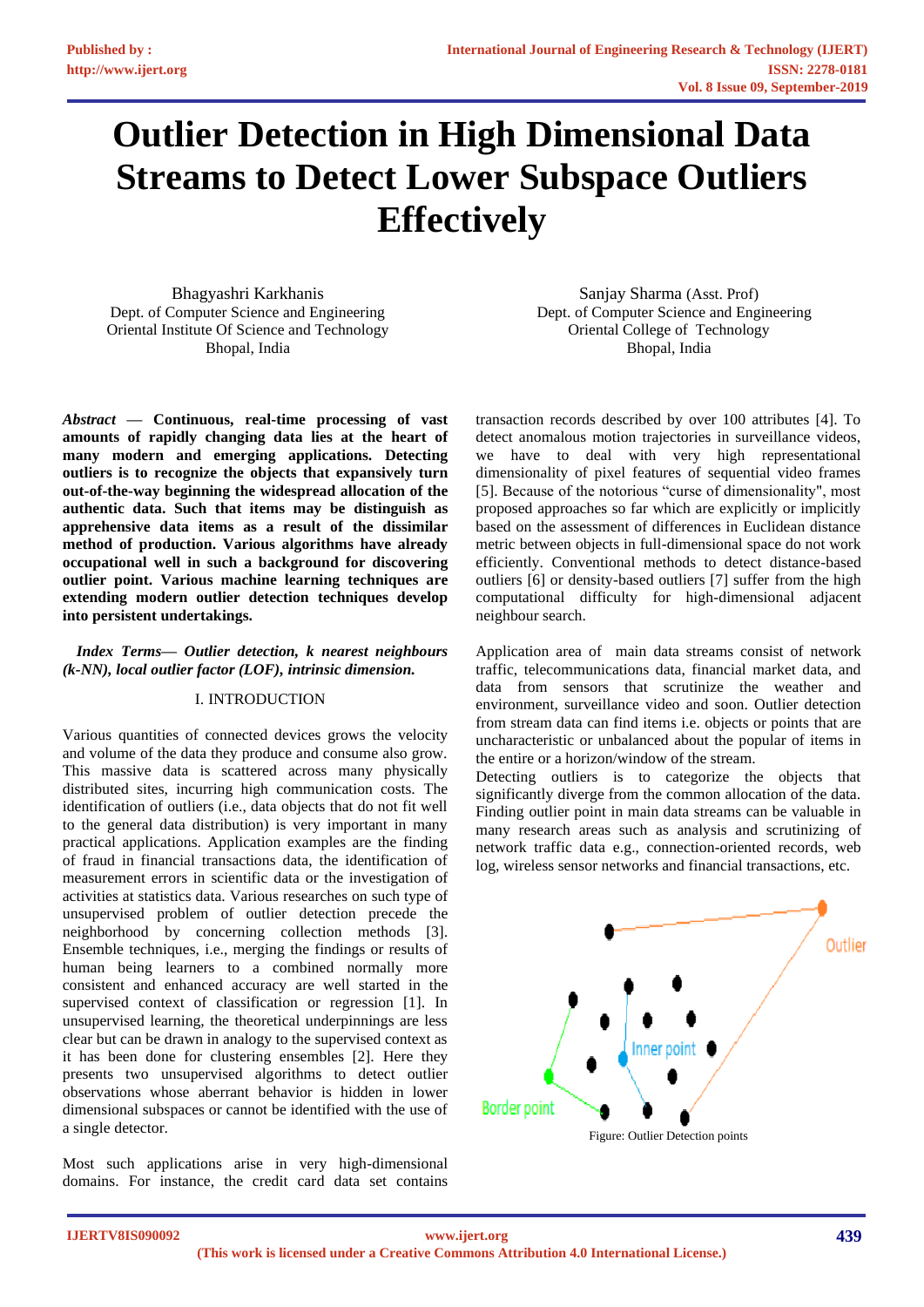To encourage this research is that outliers accessible in real data streams are set in a few lower-dimensional subspaces. At this time, a subspace refers to as the real data space of outlier points. The survival of projected outliers is inspired that as the data dimensionality reduce on outlier data have a tendency to develop into regularly far-away from each other. Thus, the high esteem of data point's outlier-ness will be converted into progressively more fragile and thus undistinguishable. As such, it is attractive to propose a various new techniques that well explain the disadvantages of these existing methods.

# II. PROBLEM STATEMENT

Outlier detection from stream data can find items i.e. objects or points that are abnormal or irregular regarding the common of items in the entire or a horizon/window of the data stream. They make available a collection of solutions to embark upon these disadvantages. But they focus on several of these open research issues, such as the relationship between numerous characteristic reduction methods and the resulting classification accuracy. The main objective is to recognize a set of features that best estimated the novel data without classification result. Other problems are based on computational cost of feature reduction algorithms for upcoming data requires developing computationally efficient feature reduction techniques which can be achieved concurrently. To finding outlier point various algorithms are originated upon statistical modeling techniques it can be any of them whether predictive or direct. Predictive techniques use tagged data using training sets to produce a finding outlier point data model i.e. contained by which outliers reduce for a domain which is subsequently utilized to categorize original data objects. Bit direct techniques are consist of deviation, proximity, statistical clustering and density based techniques pass on to those in which tagged training sets are occupied and for that explanation the organization of objects as finding outlier point is implemented through the measurement of statistical heuristics. Although characteristically more composite than predictive techniques, direct methods are not as much of constrained as detection is not dependent upon pre-defined models.

# III. OUTLIER DETECTION IN LARGE AND HIGH DIMENSIONAL DATA

Today's the outliers can be detected by conducting hypothesis tests against an assumed distribution of the underlying process that produces the dataset. In many cases, the distributions are unknown. Moreover, the statistical tests are generalized to multivariate tests for datasets with more than one attribute. The multivariate statistical methods, however, are only effective for a extremely minute number of attributes. Therefore, distance-based outlier detection is practically preferred for multi-dimensional data by comparing the distance between the points in a dataset.

Breunig [8] introduces the idea of local density-based outliers. An observation that deviates greatly from its neighbors regarding its local density is considered to be an outlier. The density is measured by the length of the k-nearest neighbor distances of its neighbors. Even though a local outlier may not deviate from all the other observations, it,

indeed, may signal interesting information. For example, a network activity may be considered exceptionally high depending on the nature of the network. Specifically, a server dedicated for content streaming likely requires more bandwidth than email servers.

However, in the calculation of local density-based outliers, the computation of the k-nearest neighbor is costly. The local density-based method utilizes multidimensional index trees to rate up the k-nearest neighbor computation. A multidimensional index tree is a hierarchy of the boundaries of the set of points in the sub-trees. When the numeral of dimensions enhances the number of possible boundaries to contain the subsets explodes. Therefore, the presentation of the index trees deteriorates in high dimensions. One of our contributions in this thesis is to introduce a method that can compute the local density-based outliers efficiently. We observe that when the dataset is partitioned into multiple subspaces, the local outliers are still prominent in any of these subspaces. In many cases, an outlier deviates greatly from only some subsets of the attributes. In multidimensional data, the delta deviations can be accumulated. When the number of attributes is large, the accumulation can be significant. This accumulation can even be greater than the deviation of an outlier in the set of attributes when it shows up as a strong outlier. Therefore, such outliers will be overlooked in a high dimensional dataset.

# IV. LEARNING METHODS

Semi-supervised Methods: When training data is either available for normal observations or outliers but not both the semi-supervised methods are used to produce the boundaries for the known classes. For example, when the normal observations are known, an observation that falls outside the boundary of normal observations is an outlier. The one-class support vector machine [9] is a commonly used for semisupervised outlier detection. Support vector machine (SVM) is a classification method using hyperplanes to partition a training dataset. Scholkopf et al [9] apply the kernel method to transform the data such that the points close to the origin are treated as another class. Therefore, the origin and the training data are used to construct the decision boundaries. The problem can also be generalized to the problem of classification with multiple classes by constructing multiple hyperplanes for each class. If a new observation does not belong to any class, it is an outlier.

Unsupervised Methods: In unsupervised methods, clustering methods are used to detect outliers. A clustering method groups similar observations using some objective function. Compared with the classification methods, the clustering methods can group data without training datasets. The clustering methods can be utilized to detect outliers by comparing the observations with the identified clusters. If an observation is far from the cluster centroids, it is declared an outlier. Although kmean is fast, it cannot detect clusters with different densities or shapes. In such cases, we can use density-based clustering methods such as the kernel method, SNN [10] in order to identify cluster centroids. There are several limitations of using clustering methods for outlier detection. The goal of clustering techniques is to detect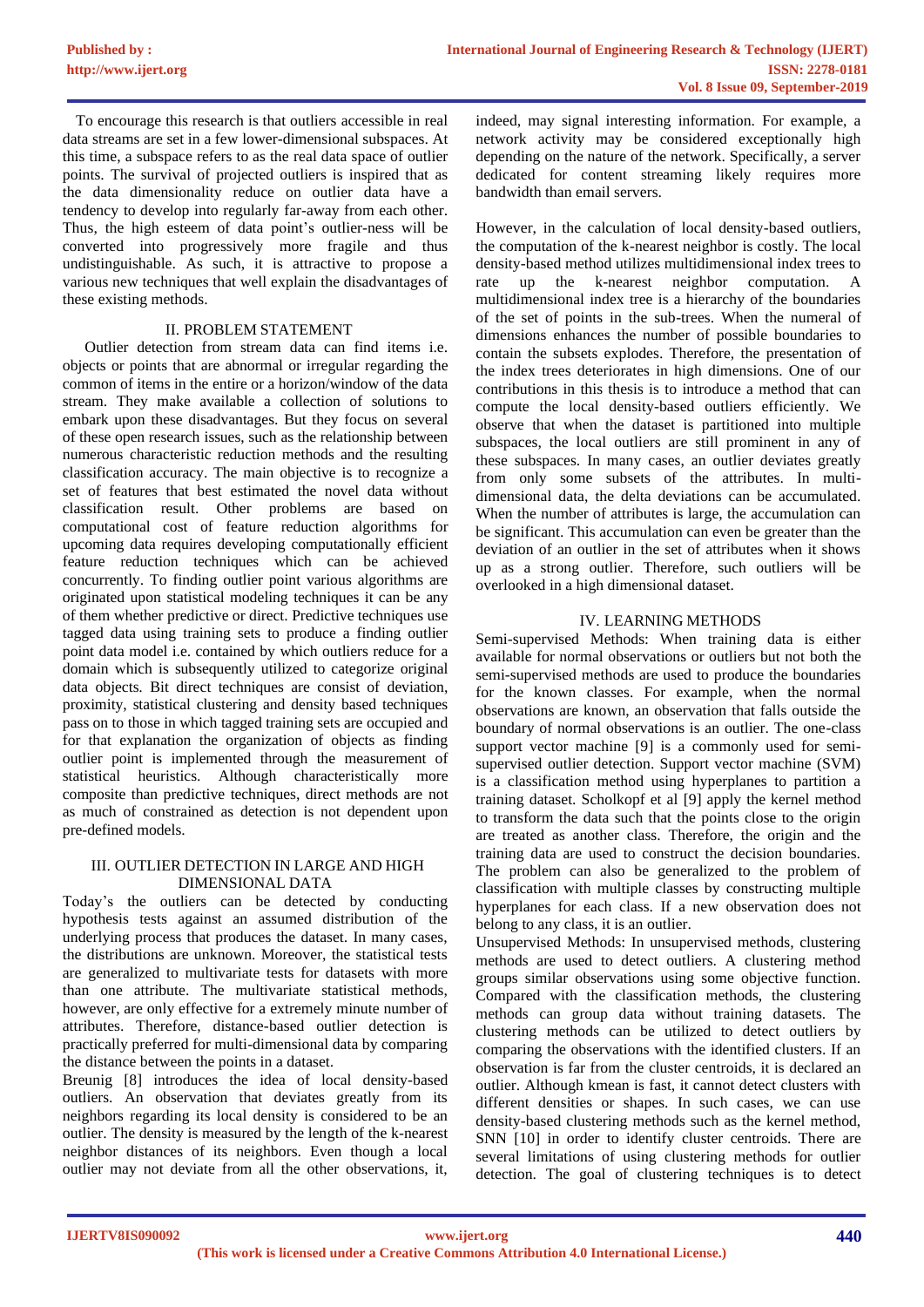clusters, not outliers. It is not optimal in outlier detection. For instance, an outlier close to a centroid can still be an outlier. An outlier possibly incorrectly unsigned as a normal observation, whereas a normal observation may be flagged as an outlier.

Distance-based and Density-based: In order to overcome the limitations of statistical and clustering methods in outlier detection, Knorr et al introduce a pruning strategy to facilitate speed up the algorithm. The advantage of the method is that it can detect outliers without any assumption about the fundamental allocation of a dataset. However, in some applications, the outliers of interest may not be the farthest observations. An outlier can be characterized by its most similar observations instead. Consequently, Breunig et al [8] introduce a density-based method that detects outliers with respect to their local densities. An observation that is far regarding its local region is think about an outlier. The method appears to be useful in practice.

# V. LITERATURE SURVEY

The common problem of identifying outliers has been addressed by various approaches that can be approximately confidential as global versus local outlier models. An overall model shows by outlier model show the ways to a binary decision of whether or not a given data object is to finding outlier point. A local outlier idea was to a certain extent allocates a degree of outlierness to each object to an "outlier factor" is a value distinguishing each object in "how much" this object is an outlier. Many applications rank the outliers in the database and to get back the top-n outliers a local outlier approach is apparently desirable. A different arrangement of outlier approaches discriminates between supervised and unsupervised approaches.

In this paper [11], author has tried to develop a better learning method to identify outliers out from normal observations. The concept of this learning method is to make use of local neighbourhood information of an observation to determine whether it is an outlier or not. To confine the neighborhood information precisely an idea local information precisely an idea local neighbourhood information concept called LPS is initiated to compute the anomalous degree of an apprehensive observation. Formally, the LPS are dependable with the perception of nuclear norm and can be acquired by the procedure of low-rank matrix approximation. Furthermore, distinct offered distance-based and density-based detection methods the recommend technique is robust to the parameter k of k-NN embedded within LPOD. Using this method they are effectiveness algorithms on applying various outlier data sets. Experimental outcomes give you an idea about that the LPS are good at ranking the most excellent candidates for individual outliers and the show of LPOD is capable at many characteristics. While LPOD make use of k-NN to get neighbourhood information its competence relies on k-NN and its concert will be influenced by the distance formulation of k-NN to some area.

Here author has introduce a new outlier scoring method for finding local outliers to distinguish between inliers and outliers in the surrounding area of Continuous ID allows for inliers members of a subspace cluster with other members of the same cluster and distinguishes ability from non-members

of local outliers. Local outliers have a tendency to increase in the estimated value of their continuous intrinsic dimension at uncertainty point is modeled with continuous random variable. The proposed [12] author has local outlier achieve IDOS well-known LOF outlier score can be summarized by explanation of the model of continuous intrinsic dimensionality initiated. Here author has to compare with IDOS; LOF is make public to have the potential for assessment of local density within local clusters i.e. groups of inliers than IDOS has in its measurement of local intrinsic dimensionality which would make it harder to discriminate outliers in the neighborhood of such clusters values of data objects. An experimental analysis shows that the correctness of IDOS considerably increase to finding outlier point based on scoring methods mainly when the real data sets are huge and high-dimensional datasets show their superiority in terms of both effectiveness and efficiency.

In this paper, they propose [13] novel parameter-free approach angle-based outlier detection (ABOD) and several alternatives evaluating data points. This approach the consequences of the "curse of dimensionality" are alleviated on mining high-dimensional data where distance-based approaches often fail to offer high quality results. The basic concept of this method ABOD, they proposed two alternatives: Fast ABOD as acceleration suitable for lowdimensional but big data sets and LB-ABOD, a filterrefinement approach as acceleration suitable also for highdimensional data. The main advantage of this proposed method on any constraint collection manipulating the feature of the accomplished ranking and here author has try to find rank the best candidates for being an finding outlier point with high precision and recall value. Here experimental assessment has to compare angle-based outlier detection to the well-started distance-based technique LOF for a variety of artificial data set and a real life data set and give you an idea about angle-based outlier detection to achieve mainly well on high-dimensional data.

As increasing dimensions of data objects it is difficult to find out data points which are not fitting in group i.e. cluster called outlier. This method is using to finding outlier point has significant in real life applications area of fraud detection, intrusion detection and various areas in which increasing data dimensions. Here author has to propose another method to divides original high dimensional data set in subspace clusters using subspace clustering method and here they try to improved k-means algorithms outlier cluster is establish which is additional amalgamated with other clusters depending upon compromise task. Various outlier clusters which are not going to combine find final outlier cluster. Here author [14] investigates various researches over many concepts of high dimensional data mining, information retrieval to finding outlier point in multi dimensional data ensemble subspace clustering, spam detection, improved kmeans algorithm based on association rules. As these types of data is require to information systems so all these concepts can be used for improvement in data mining as well as machine learning methods. All these approaches are helpful for designing many strong applications for information retrieval. One application can be Spam Outlier Detection using Ensemble subspace clustering. In which spam outliers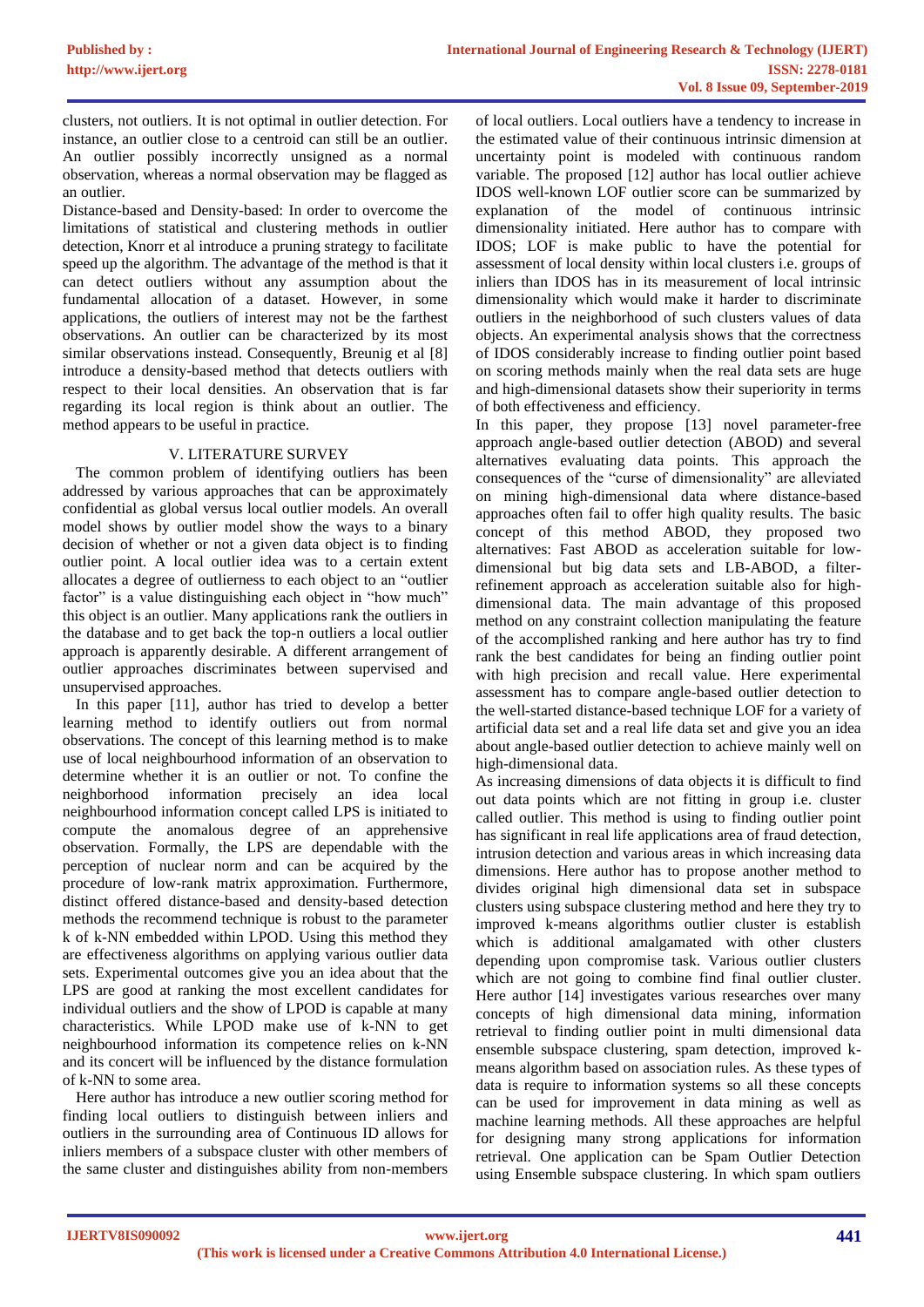in analysis dataset of e-commerce can be detected. In this subspace clustering can be done trailed by outlier detection and again ensemble with other subspaces for enormous accuracy. In progress if we append spam detection logic then there will not be any concern for fraud reviews by someone. Whatever clusters are recognized as an outlier cluster from high dimensional data sets these can be highlighted or in some cases make some authorized essential accomplishments against all these entities. Second is they can put into practice elimination logic in datasets so that while performing data analysis when outliers are detected primarily if coming data is belonging to same dimension set will be rejected form adding it to the database.

In this paper, here they propose [15] a hybrid semi-supervised anomaly detection model for high-dimensional data. Here author has using proposed detection model that consists of two parts: a deep auto encoder (DAE) and a together *k*nearest neighbor graph- (*K*-NNG) based anomaly detector. The deep auto encoder (DAE) is promoting from the ability of nonlinear mapping method and to begin with only trained the essential features of data objects in unsupervised mode and to transform into high-dimensional data. In this method they are sharing of the training dataset is more dense in the compact feature dimensional data space to various nonparametric KNN-based detect anomaly detectors method with a part of a real life dataset rather than using the whole specific training set and this process greatly condenses the computational charge. Experimental results and statistical significance analysis shows that proposed method is evaluated on several real-life datasets and their performance confirms that the proposed hybrid model improves the anomaly detection accuracy and also they reduces the computational complexity than standalone algorithms.

# VI. PROPOSED METHODOLOGY

**Input:** A data set D, integer k, n, threshold  $\varphi$ ,  $\varepsilon$ , and  $f^k$ . **Output:** Top N outliers, and minimal number of interesting subspaces.

# **Step 1:** *Identify outliers in the complete space.*

- A. To get distance-based outliers but make use of the ranks of distance as an alternative of the unconditional expanse in outlier detection.
- B. For each entity *o*, discover its k-nearest neighbors:  $nn_1(o), \ldots, nn_k(o)$
- C. The weight of object o:

$$
w(\boldsymbol{o}) = \sum_{i=1}^k dist(\boldsymbol{o}, nn_i(\boldsymbol{o}))
$$

- D. All objects are ranked in weight descending order.
- E. Top-*l* objects in weight are amount produced as outliers (*l*: user-specified parm)
- F. Make use of space-filling curves for rough calculation: scalable in both time and space w.r.t. data size and dimensionality.

#### **Step 2:** *Dimensionality reduction*

- A. Occupations only when in lower-dimensionality standard illustrations can at rest be well-known from outliers.
- B. Conventionally PCA: Heuristically, the principal components with low variance are choosing for the reason that on such dimensions normal objects are expected close to each other and outliers frequently turn from the majority of classes in form of A-Classes, B- Classes and C-Classes.

# **Step 3:** *Widening predictable outlier detection: Hard for outlier interpretation*.

# **Step 4:** *To get acquire outliers in much lower dimensional subspaces: simple to take why and to what amount the thing is an outlier*

- E.g., find outlier data in certain subspace: calculate *average subspace A classes>> average subspace B classes* << *average subspace C classes*.
- Calculate  $(D, \omega, \varepsilon)$  to find all interesting subspaces;
- Rank the reported interesting subspaces in a list L;

# **Step 5***: A local outlier factor and parzen window method for outlier detection.*

- Project records onto different subspaces to get an region whose concentration is much lower than average.
- Discretize the information into a framework with  $\varphi$  equi-depth (why?) sections.
- Investigate for expanses that are considerably sparse
- Think about a k-d cube: k ranges on k dimensions with n objects.
- If objects are autonomously deal out the anticipated number of objects falling into a k-dimensional area is  $(1/\varphi)^{k}n = f^{k}n$ , and compute the standard deviation is

$$
\sqrt{f^k(1-f^k)n}
$$

The sparsity coefficient of cube C:

$$
S(C) = \frac{n(C) - f^k n}{\sqrt{f^k (1 - f^k)n}}
$$

If  $S(C) < 0$ , C contains less objects than anticipated The new negative the sparser C is and the further expected the objects in C are outliers in the subspace.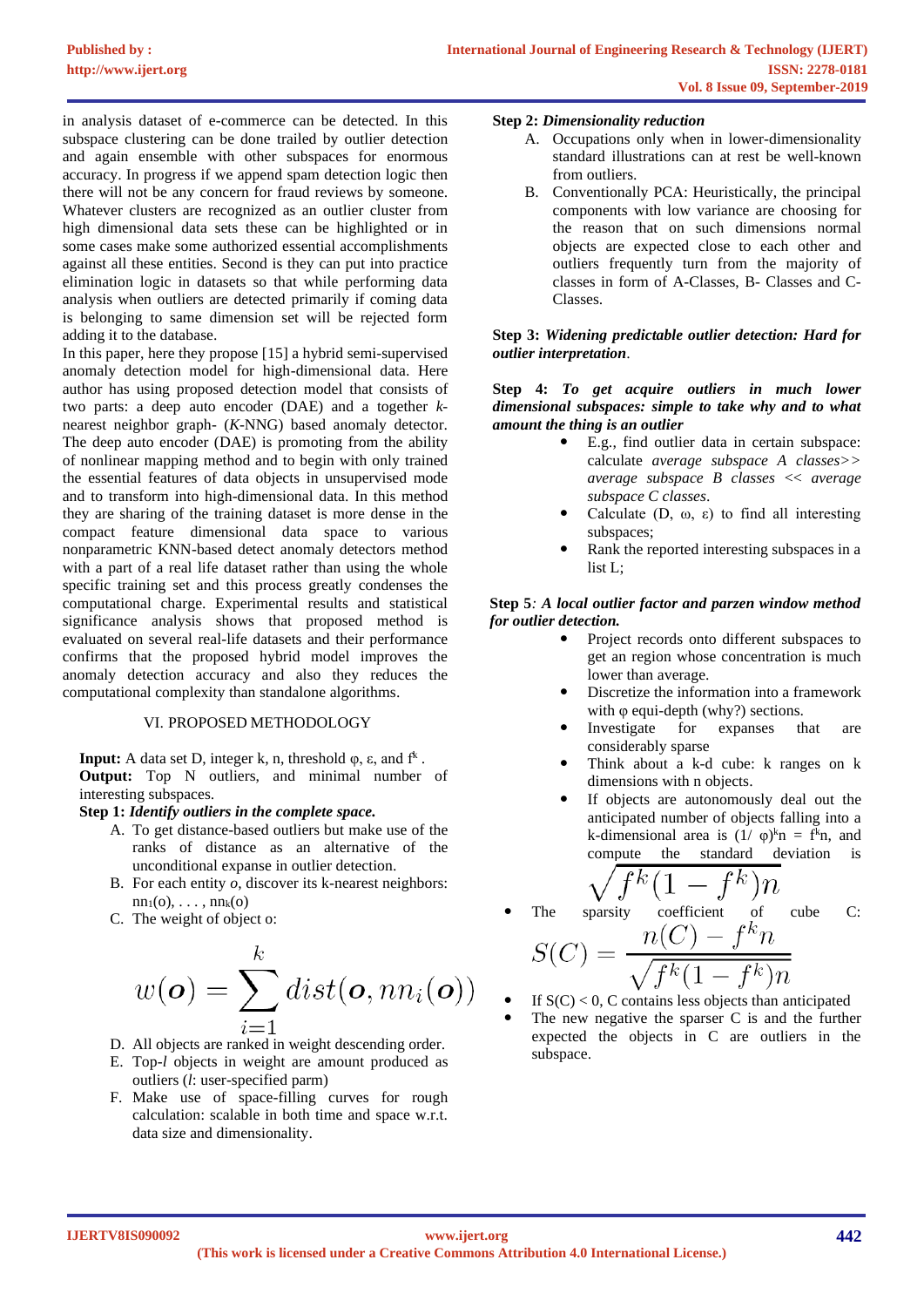# VII. PROPOSED ARCHITECTURE



Figure: Overview of Learning Stage Outlier Detection









*Select outlier points*  it belong to the second class it belong to the first class it belong to the second class it belong to the second class it belong to the second class it belong to the first class it belong to the third class it belong to the third class it belong to the first class it belong to the third class

**IJERTV8IS090092**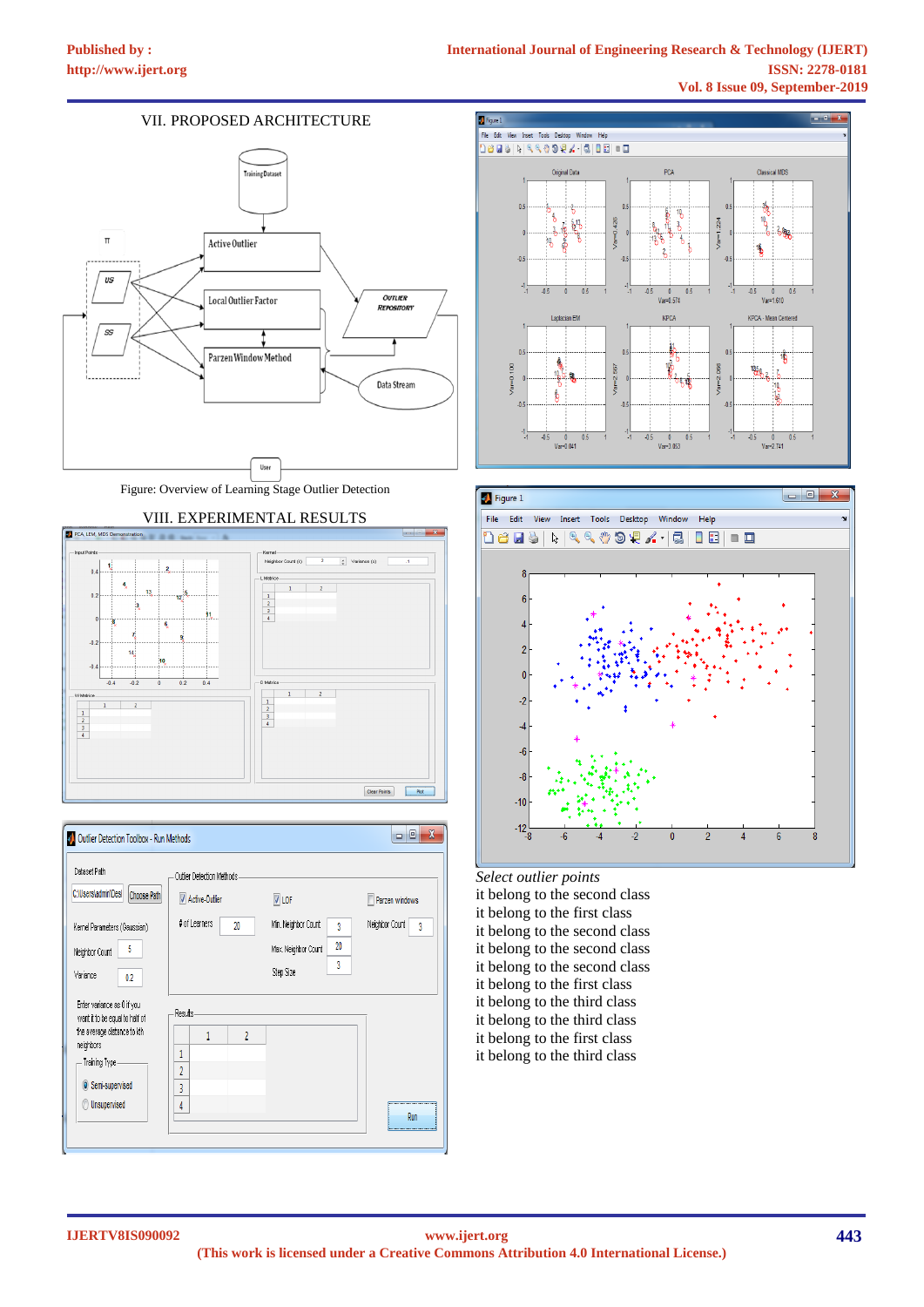



| 'Sepal Length' | 'Sepal Width' | 'Petal Length' | 'Petal Width'                |
|----------------|---------------|----------------|------------------------------|
| [0.9586]       | [0.8796]      | [1]            | [1]                          |
| 'Sepal Length' | 'Sepal Width' | 'Petal Length' | <b>Petal</b>                 |
| Width'         |               |                |                              |
| [0.9586]       | [0.8796]      | Пl             | $\left\lceil 1 \right\rceil$ |
| 'Sepal Length' | 'Sepal Width' | 'Petal Length' | 'Petal                       |
| Width'         |               |                |                              |
| [0.9586]       | [0.1204]      | [1]            | [1]                          |
| 'Sepal Length' | 'Sepal Width' | 'Petal Length' | 'Petal                       |
| Width'         |               |                |                              |
| [0.9172]       | [0.7592]      | [1]            | 111                          |
|                |               |                |                              |







**IJERTV8IS090092**